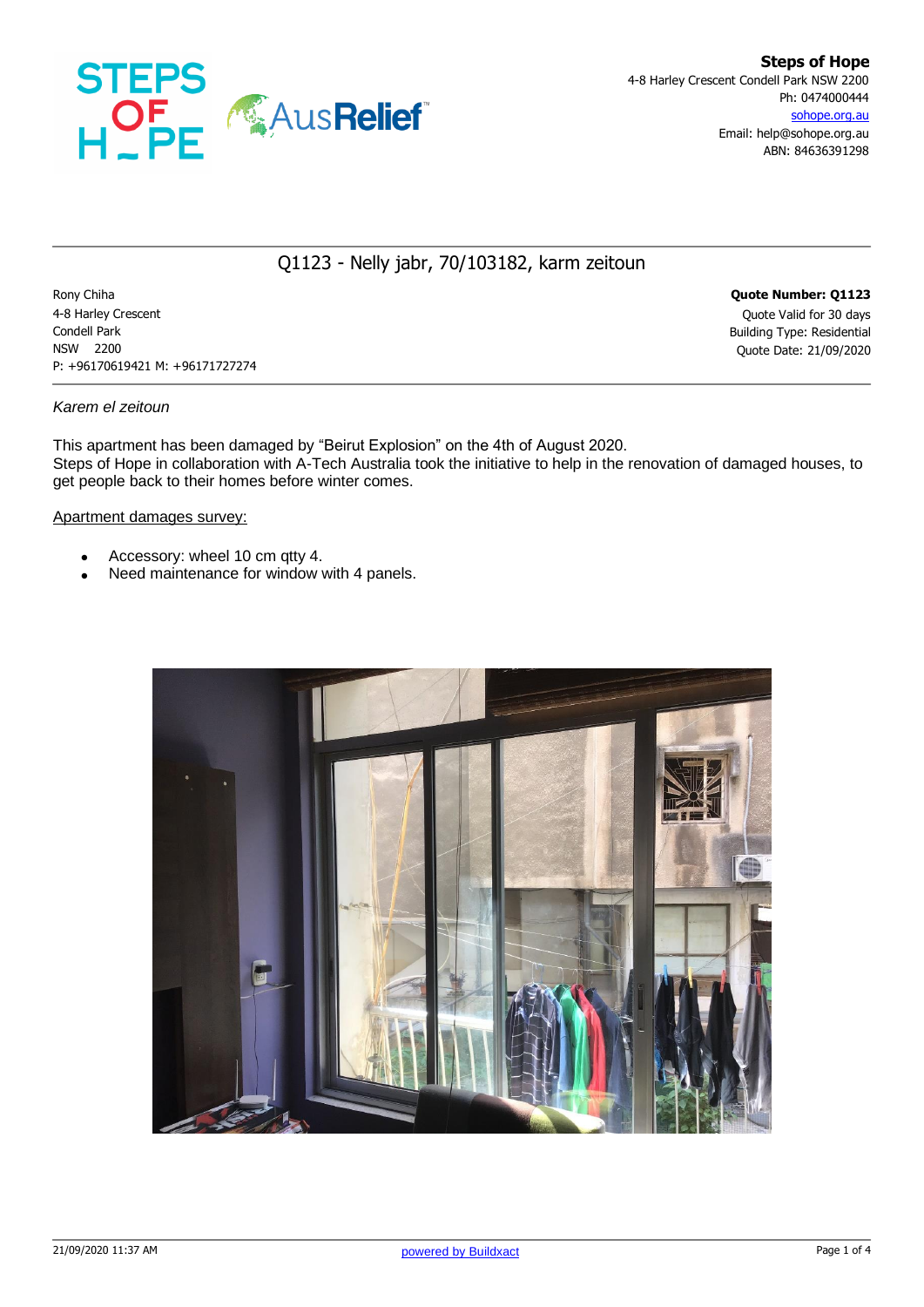

# Q1123 - Nelly jabr, 70/103182, karm zeitoun

## **Estimate**

| Customer:                                     |                  |                       |            | <b>Estimate Details:</b>                                       |              |          |
|-----------------------------------------------|------------------|-----------------------|------------|----------------------------------------------------------------|--------------|----------|
| Rony Chiha                                    |                  |                       |            | Net Total:                                                     | \$180.00     |          |
| 4-8 Harley Crescent                           |                  |                       |            | Markup:                                                        | $$0.00(0\%)$ |          |
| Condell Park                                  |                  |                       |            | Tax:                                                           | \$0.00       |          |
| 2200<br><b>NSW</b>                            |                  |                       |            | <b>Estimate Total:</b>                                         | \$180.00     |          |
| Ph: +96170619421<br>Email: help@sohope.org.au |                  |                       |            | <b>Building Type: Residential</b><br>Date Prepared: 21/09/2020 |              |          |
|                                               |                  |                       | Cost Items |                                                                |              |          |
|                                               | Code             | Description           |            | Units / UOM                                                    | Unit Cost    | Total    |
| 1                                             | <b>Materials</b> |                       |            |                                                                |              | \$80.00  |
|                                               | 1.1              | wheels 10cm           |            | 4.000                                                          | \$20.00      | \$80.00  |
| $\overline{2}$                                | Labor            |                       |            |                                                                |              | \$100.00 |
|                                               | 2.1              | Aluminium maintanance |            | 1.000                                                          | \$100.00     | \$100.00 |

Net Total: \$180.00

Markup: \$0.00

Tax: \$0.00

### **Estimate Total: \$180.00**